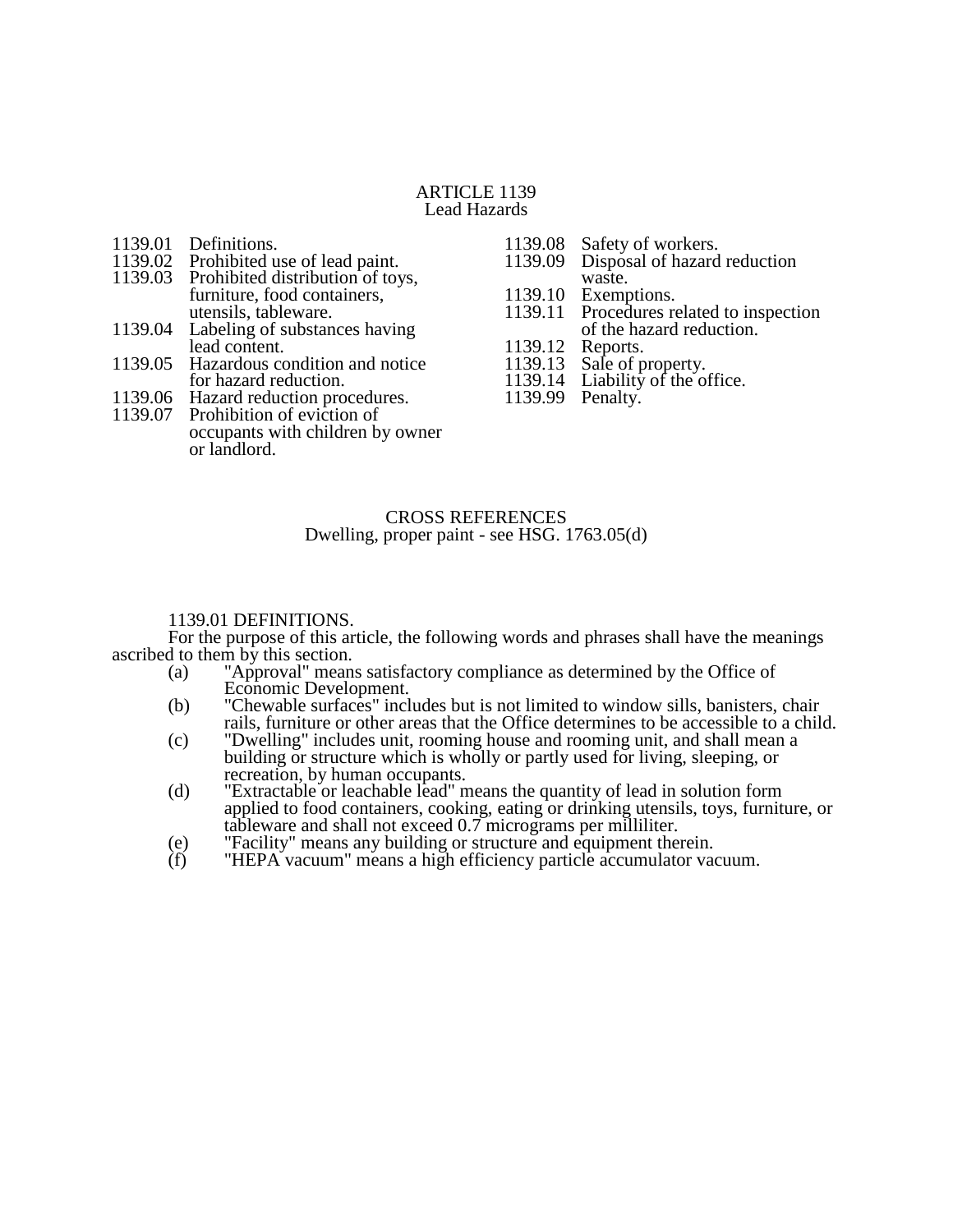- (g) "Hazard reduction" means the appropriate reduction of, removal of, or encapsulation of lead followed by thorough clean-up and post clean-up treatment of the surfaces and sources that promote exposure resulting in the possibility of lead toxicity or poisoning.
- (h) "Lead violation" means the violation of any state or local law regulation concerning lead on the interior and exterior surfaces of any property or on any toy, appliance, item of furniture, or other household item that is easily accessible to a child; or that is cracking, peeling, chipping, blistering, or flaking or is in an otherwise deteriorated condition; or that is chalking so that the lead dust generated therefrom is determined by the Office to pose a health hazard.
- (i) "Lead paint" means any pigmented, liquid substance applied to surfaces by brush, roller, or spray or other means in which total nonvolatile ingredients contain no more than six one-hundredths of one percent (0.06%) of lead by weight calculated as dried film applied.
- (j) "NIOSH" means National Institute of Occupational Safety and Health.<br>
(k) "Office" means the Office of Economic Development of the City of You
- $(k)$  "Office" means the Office of Economic Development of the City of York.<br>(1) "Owner" means any person, firm, corporation, guardian, conservator, recei
- (l) "Owner" means any person, firm, corporation, guardian, conservator, receiver, trustee, executor, agent, manager, or others, who owns, holds, or controls the whole, or any part, of the freehold or leasehold title to any property thereof, with or without accompanying actual possession thereof, and shall include in addition to the holder of legal title, any vendee in possession thereof. In case of a toy, appliance, item of furniture or other household item which is the property of a tenant for the sole purpose of the reduction of a lead violation existing therein.
- (m) "OSHA" means Occupational Safety and Health Administration.
- (n) "Premises" means a lot, plot, or parcel of land including all facilities therein.
- (o) "Secondary residence" means a care giver's home, day care center, or other dwelling, institution or property frequented by an elevated blood lead child.
- (p) "Substance" shall include but not be limited to lead bearing putty, ceramics, plumbing, sealers, paint, vinyl products, soil, and similar items.
- (q) "Surfaces" includes but is not limited to such areas as window sills, window frames, doors, door frames, walls, ceilings, porch, stairs, handrails, toys, furniture, food utensils, and other appurtenances.
- (r) "XRF" means a radioisotope x-ray fluorescent analyzer in place determinations of lead content. This records the weight of lead (in milligrams - mg) in a particular area (1 cm<sup>2</sup>). Readings in excess of 0.6 mg per cm<sup>2</sup> indicate a hazardous concentration of lead in the area where the reading is taken. (Ord. 5-98. Passed 6-2-98.)

#### 1139.02 PROHIBITED USE OF LEAD PAINT.

No person in the City of York shall use or apply or cause to be used or applied, lead paint as defined in this article, or any substance containing lead in excess of six one hundredths of one percent (0.06%) by weight to interior surfaces and to those exterior surfaces accessible to children of any premises, dwelling, or facility occupied or used by children. (Ord. 5-98. Passed 6-2-98.)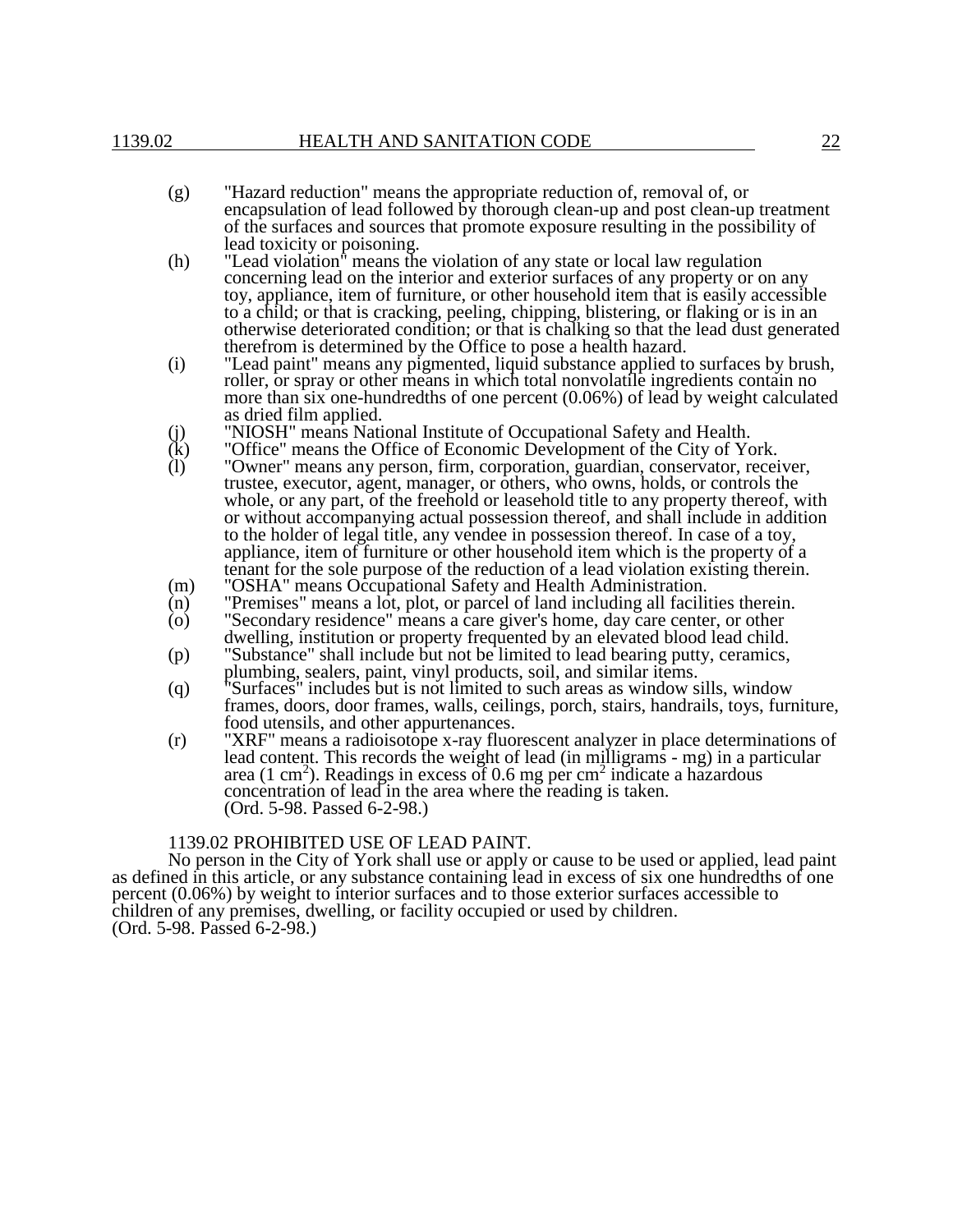## 1139.03 PROHIBITED DISTRIBUTION OF TOYS, FURNITURE, FOOD CONTAINERS, UTENSILS, TABLEWARE.

No person shall sell, transfer, give or deliver any toy, furniture, food container, cooking, eating or drinking utensil or tableware having extractable or leachable lead on it or in it. (Ord. 5-98. Passed 6-2-98.)

#### 1139.04 LABELING OF SUBSTANCES HAVING LEAD CONTENT.

Containers in which substances having lead content are stored, sold, transferred or added for wholesale or retail purposes shall be labeled in conformance with state and federal laws and regulations and recommended standards of the Federal Hazardous Substances Labeling. (Ord. 5-98. Passed 6-2-98.)

1139.05 HAZARDOUS CONDITION AND NOTICE FOR HAZARD REDUCTION.<br>(a) For the purpose of determining the presence of lead within the City, a trained le For the purpose of determining the presence of lead within the City, a trained lead technician from the Health Bureau, operating under the Office of Economic Development, shall use an XRF instrument. This instrument is approved by the United States Department of Housing and Urban Development for the Childhood Lead Poisoning Prevention Program within the City and the test results obtained by a representative of the Health Bureau when using this instrument shall be conclusive as to the question of presence or absence of lead paint.

(b) When the Office determines that the presence of lead paint or lead bearing substance upon any premises creates a health hazard to children or other persons, they shall issue a thirty (30) day notice to the owner or occupant to eliminate the hazard; however, at the discretion of the Office additional time may be granted to remove, reduce or remedy such condition. Lead paint shall be completely removed from any surface which can be chewed or eaten by children. Loose, cracked, chipped, blistered, peeling lead paint or other accessible surfaces shall be covered with an approved, durable, protective material.

(c) The methods used for the removal of lead paint shall not present a hazard to health from fumes, dust or vapors by inhalation or absorption through the skin and mucous membranes and shall be in accordance with all applicable laws, ordinances, regulations and safety standards and practices of the City and state and federal agencies. (Ord. 5-98. Passed 6-2-98.)

# 1139.06 HAZARD REDUCTION PROCEDURES.<br>(a) Methods of Hazard Reduction.

- Methods of Hazard Reduction.
	- (1) Furnishings must be removed from each room or area as it is prepared for reduction. Those furnishings that cannot be removed must be covered with plastic and sealed with tape. Furnishings should be thoroughly cleaned to remove lead dust before returning them to a room that has undergone hazard reduction.<br>(2) Each area

Each area that is to be reduced shall be sealed with plastic and taped prior to hazard reduction in order to contain the reduction residue.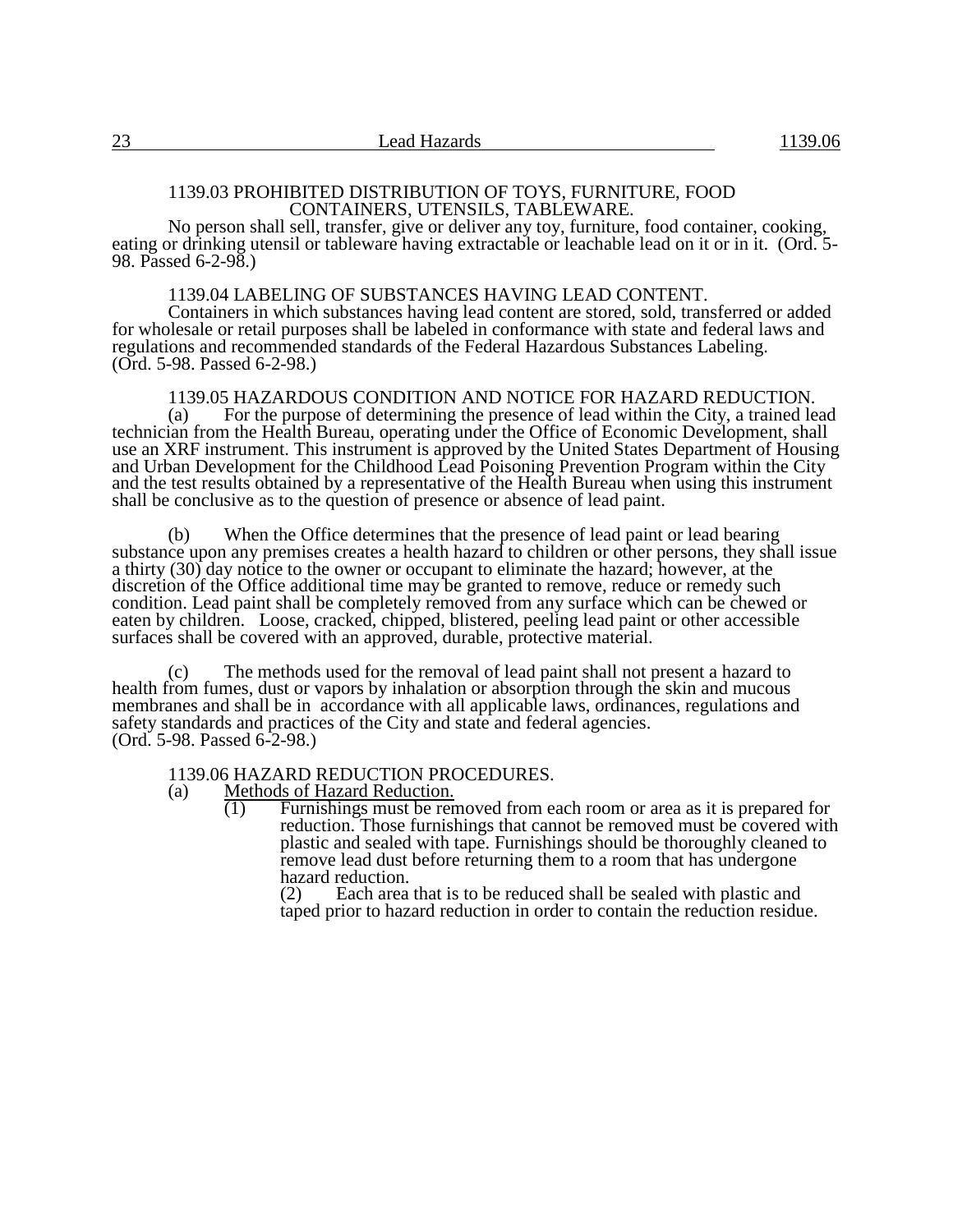(3) Dry sanding, heat guns, the use of an open flame torch and chemical strippers containing methylene chloride are prohibited reduction techniques. Methylene chloride based strippers may be used, if necessary, in small quantities as a final touch-up.

- (4) The entire floor of the work area shall be covered with plastic and all seams and edges secured with tape and staples.
- (5) All reduced surfaces must be inspected within a reasonable time frame.
- (b) Walls/Ceilings.
	- (1) If a defective area of a wall or ceiling is localized, only the defective area should be scraped and repaired to create a smooth surface. The entire wall or ceiling must then be repainted with a paint containing less than six one hundredths of one percent (0.06%) lead in the final dried state.
	- (2) If the walls or ceilings are determined by the Office to be suitable for repainting, covering with fiberglass, vinyl, sheetrock, and/or any type of paneling or other covering which seals the seams and edges will be satisfactory.
- (c) Woodwork and woodtrim.<br> $\frac{(1)}{(1)}$  Nonchewable surfa
	- (1) Nonchewable surfaces. Approved methods of hazard reduction are wet scraping until smooth, replacement, covering with new wood and sealed and caulked seams, and/or paint removal using chemical strippers, which do not contain methylene chloride. Methylene chloride based strippers may be used, if necessary, in small quantities as final touch-up method. Off-site chemical stripping of woodwork and wood trim is also acceptable. All reduced surfaces must be repainted with paint containing less than six one hundredths of one percent (0.06%) lead in the final dried state.
	- (2) Chewable surfaces. Approved methods of hazard reduction are wet scraping, replacement, covering with new wood with sealed and caulked seams, and/or paint removal using chemical strippers may be used, if necessary, in small quantities as a final touch-up method. Off-site chemical stripping of woodwork and wood trim is also acceptable. All reduced surfaces must be repainted with paint containing less than six one hundredths of one percent  $(0.06\%)$  lead in the final dry state.

(d) Floors. Coated with lead paint must be encapsulated using a quarter inch tempered hard board or plywood underlayment or vinyl tile or linoleum flooring. Upon written request from the owner, the Office may consider other appropriate means of reducing surfaces.

(e) Exterior. Approved methods are wet scraping, water blasting, or encapsulation. All reduced surfaces must be repainted with paint containing less than six one hundredths of one percent (0.06%) lead in the final dried state.

(f) All reduced surfaces must be inspected by the Office prior to the painting or coating of said surfaces.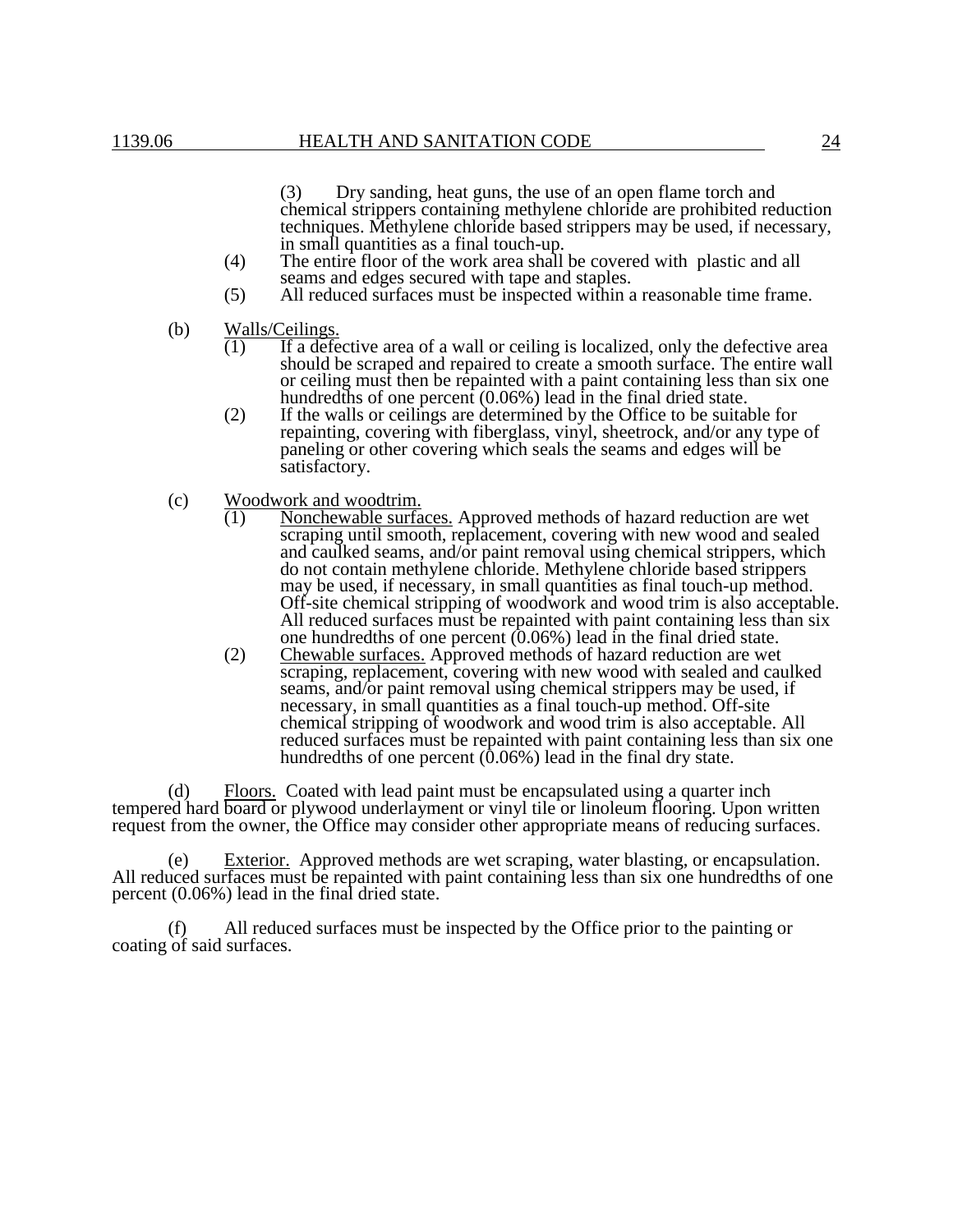(g)  $\frac{\text{Clean-up.}}{(1) \text{At}}$ 

- At the end of each work day, rooms or areas in which hazard reduction in complete shall be thoroughly cleaned in conformance with this section, or properly sealed from the remainder of the dwelling or secondary residence.
- (2) Before unsealing each room or area, it should be thoroughly cleaned, inspected by the Office within a reasonable time frame, surface recoated and then cleaned again. Once a room has received clean-up it should not be reentered by the workers.
- (3) In absence of a HEPA vacuum, two thorough washings using a strong detergent, as prescribed by the Office, with frequent changes of water, each followed by two additional treatments after repainting or coating, will be considered satisfactory.
- (4) Use of an ordinary vacuum for clean-up of reduction debris is prohibited. Sweeping should be limited to preliminary cleanings only. (Ord. 5-98. Passed 6-2-98.)

#### 1139.07 PROHIBITION OF EVICTION OF OCCUPANTS WITH CHILDREN BY OWNER OR LANDLORD.

No owner or landlord, found to be in violation of Section 1139.05 may evict, or cause to be evicted, occupants with children for the purpose of avoiding corrective maintenance order by the Office of Economic Development, court or other appropriate authority to eliminate hazardous lead exposures. Further, the families with children shall be permitted to continue their occupancy in accordance with their lease or rental agreement executed prior to corrective maintenance. (Ord. 5-98. Passed 6-2-98.)

## 1139.08 SAFETY OF WORKERS.

Persons carrying out hazard reduction activities shall wear NIOSH or OSHA approved respirators. Shoes and clothing shall be removed in the room or area being reduced. The clothing shall be washed separately. (Ord. 5-98. Passed 6-2-98.)

## 1139.09 DISPOSAL OF HAZARD REDUCTION WASTE.

Lead hazard reduction waste shall be transported and disposed of in a manner to prevent lead from becoming airborne. Waste shall be disposed of in accordance with current Pennsylvania Department of Environmental Protection regulations. (Ord. 5-98. Passed 6-2-98.)

## 1139.10 EXEMPTIONS.

The Office may on a case-by-case basis, approve an alternative procedure for hazard reduction of a lead violation, provided that the owner submits a written description of an alternative procedure to the Office and demonstrates that compliance with these procedures are not practical or feasible, or that the proposed alternative procedure provides the equivalent control and removal.

(Ord. 5-98. Passed 6-2-98.)